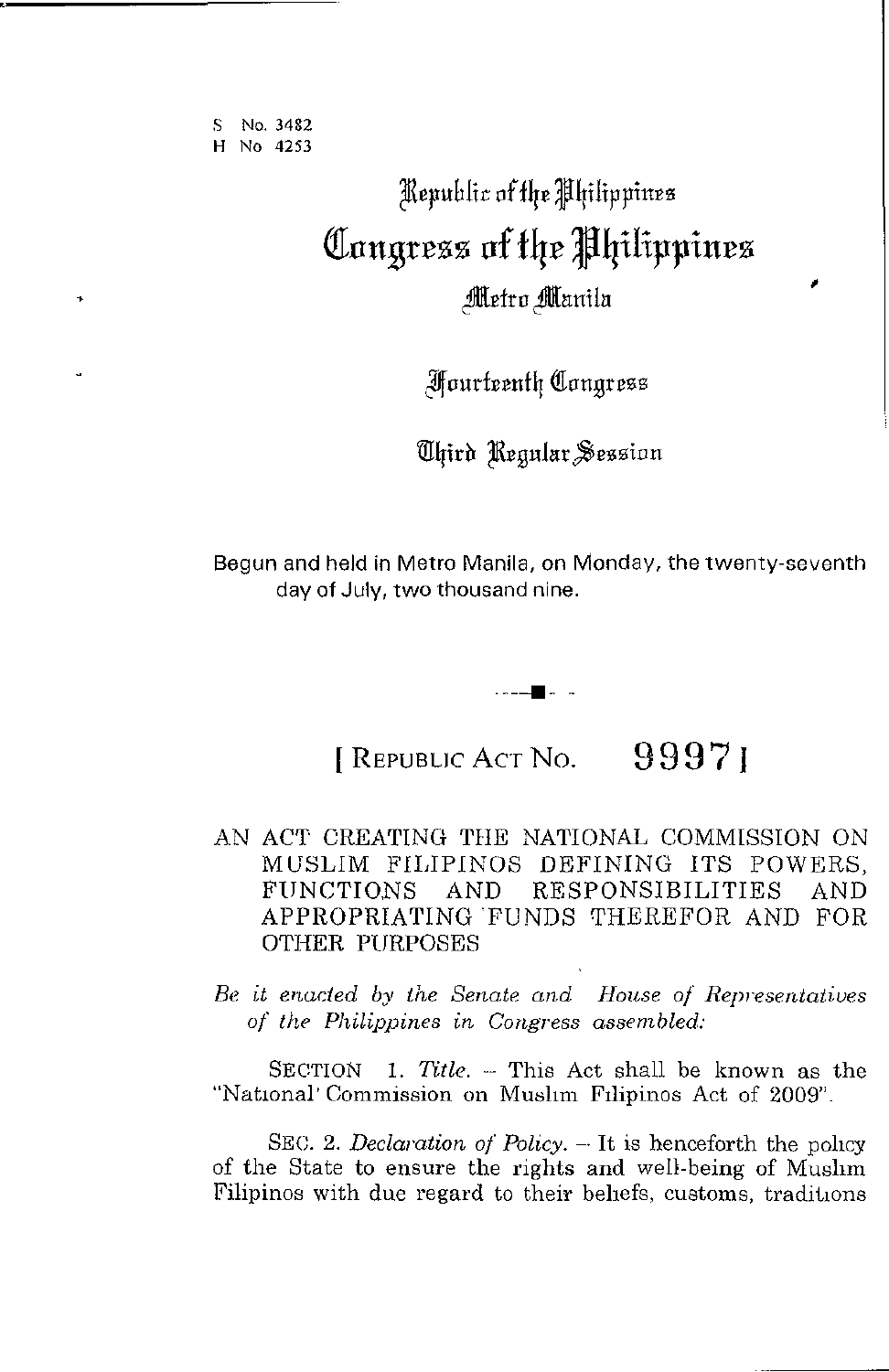and institutions, as well as to further ensure their contribution to national goals and aspirations and to make them active participants in nation-building.

## **ARTICLE I**

## CREATION AND COMPOSITION OF THE COMMISSION, AND TERM OF OFFICE OF THE COMMISSIONERS

SEC. 3. *Creation of the National Commission on Muslim Filipinos.* - In pursuance of the abovementioned policy, the National Commission on Muslim Filipinos, hereinafter referred to as the Commission, is hereby created.

The Commission, which shall be under the Office of the President, shall take over the functions of the Office on Muslim Affairs (OMA), which is hereby abolished. Its coverage shall be both local and national affairs involving Muslim Filipinos that include the implementation of economic, **educational, cultural, and infrastructure programs for Muslim Filipino communities.** 

SEC. 4. *Mandate.* - The Commission shall preserve and develop the culture, tradition, institutions, and well-being of Muslim Filipinos, in conformity with the country's laws and in consonance with national unity and development.

SEC. 5: *Composition of the Commission.* - The Commission shall be composed of nine (9) full-time members who are Muslim Filipinos and shall be headed by a Secretary: *Provided*, That one (1) of the Commissioners shall come from the women sector, one (1) from the youth sector and another Commissioner shall come from the Ulama sector: *Provided, further.* That not more than two (2) Commissioners shall come from the same Muslim Filipino tribe at any given time, to ensure a more equitable representation in the Commission. The President shall appoint the regular members of the Commission. The Commissioners shall be academic degree holders and must speak and write fluently the English and/or Arabic languages. They shall be individuals who possess the highest degree of integrity and have the endorsement of their respective tribes or sectors.

 $\ddot{\mathbf{r}}$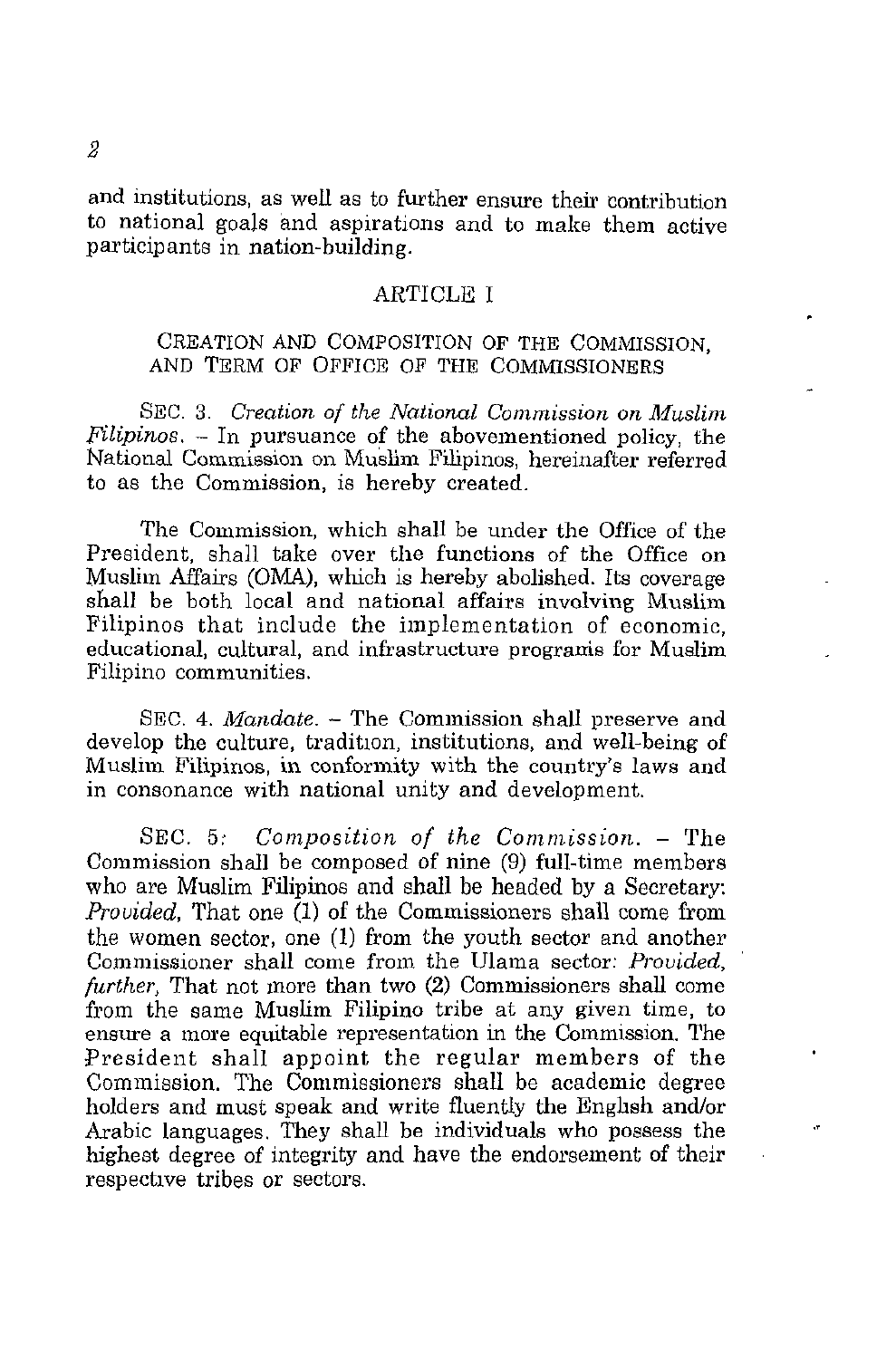In no case shall the Commissioners appoint representatives to act on their behalf.

The Commission may create a Council of Advisers to be composed of cultural, religious, traditional, and tribal leaders. The Council shall advise the Commission on matters pursuant to the Commission's mandate.

SEC. 6. *Term of Office.* – The Secretary, who shall be the Chief Executive Officer of the Commission with Cabinetrank, shall attend the Cabinet-level meetings, appointed by the President from among the nine (9) Commissioners, and shall serve for a period of two (2) years without prejudice to reappointment.

For the mitial set of Commissioners, the first five (5) Commissioners shall have a term of office of four (4) years and the remaining four  $(4)$  shall hold office for two  $(2)$  years. Thereafter, the succeeding set of Commissioners shall serve for a full term of four  $(4)$  years.

Should a Commissioner fail to complete hislher term, the President shall appoint a successor from the tribe the **Commissioner represents. The successor will only serve for the unexpired portion of the term.** 

The Secretary and the Commissioners shall have the same rank, salary, and privileges as those of a Cabinet Secretary and Assistant *Secretaries,* respectively.

SEC. 7. *Removal from Office.* – The President may **remove any member of the Commission before the expiration**  of luslher term, for cause and after observance of the proper due process required by pertinent laws.

#### ARTICLE II

### POWERS AND FUNCTIONS

SEC. 8. *Powers and Functions.* - To accomplish its mandate, the Commission shall have the following powers and functions: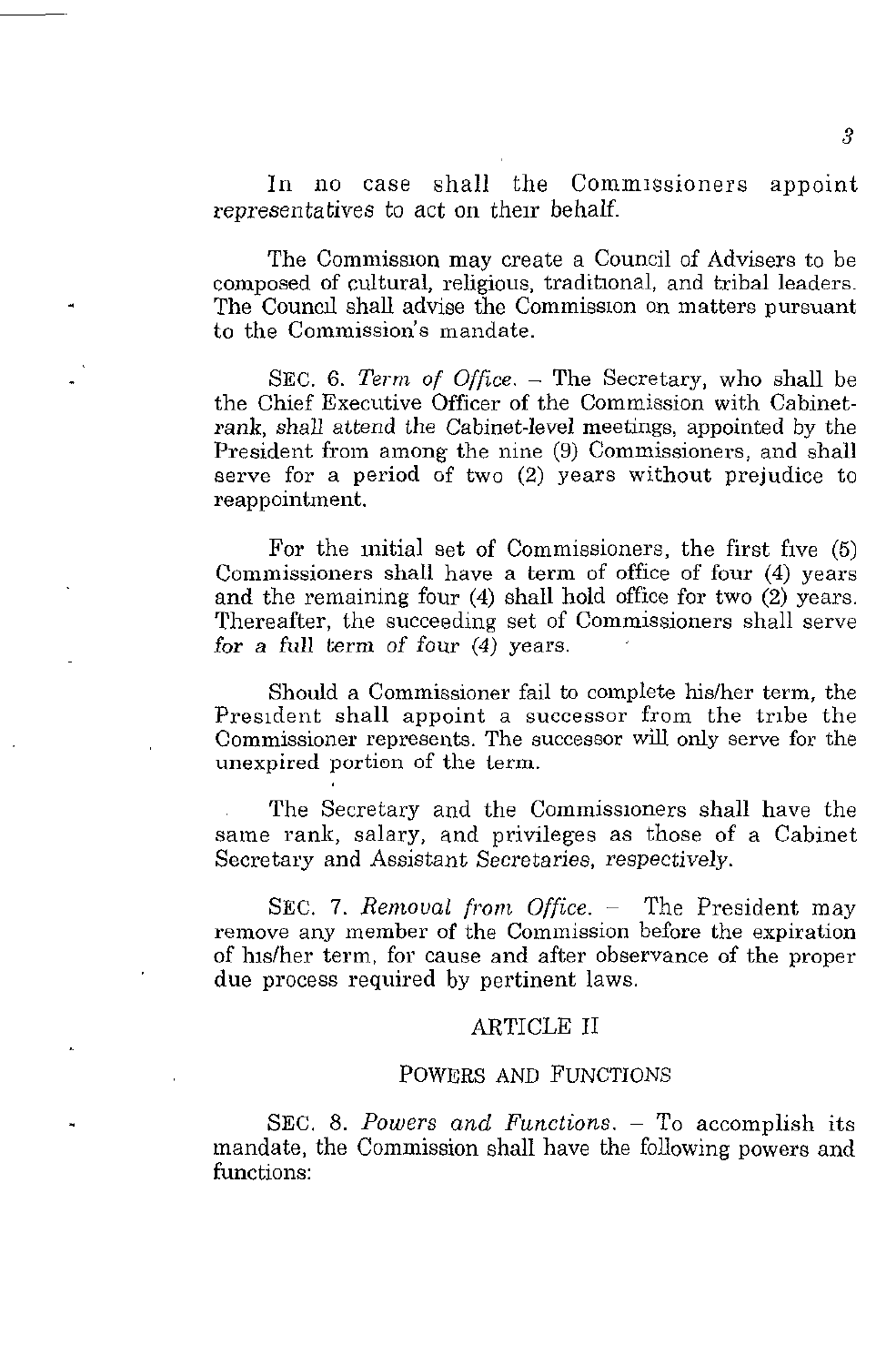(a) Provide advice and assistance to the President in the **formulation, coordinatiori, implementation and monitoring of**  policies, plans, programs and projects affecting Muslim Filipino **communities; when so authorized, represent the President on matters concerning Muslim Filipino communities; serve as a**  link between the President and public or private agencies, internal or external, that are involved in such programs and projects; and recommend such affirmative actions as may be necessary for their efficient and effective implementation;

(b) Undertake and coordinate development programs and **projects for the advancement of Muslim Filipino communities, including designing, implementing and maintaining settlements**  for Muslim Filipino communities: *Provided,* That the Commission shall not take jurisdiction or ownership over lands, and bodies of water traditionally and actually occupied by indigenous peoples and within the identified ancestral domains of the National Commission on Indigenous Peoples: *Provided, further,* That lands may *be* identified by the Commission for the purpose of settling the homeless and displaced Muslim families to improve the conditions of the members of the **Muslim communities;** 

(c) Act as the primary government agency through which **Muslim Filipinos can seek government assistance and redress;**  serve as the medium through which such assistance may be extended to Muslim Filipinos; for this purpose, the Commission **is hereby authorized, subject to existing auditing rules and regulations, to give grants-in-aid out of its appropriations or other appropriate funds to cooperating government agencies for**  such programs or projects for the development of Muslim Filipino communities; provide services including legal assistance, medical aid, relief, rehabilitation and other forms of assistance for socioeconomic upliftment of Muslim Filipino **comm unities;** 

(d) Participate in the peace process involving conflicts between Filipino Muslim groups and/or individuals and the **government in cooperation with appropriate agencies, individuals and institutions. Pursuant hereto) the Commission's**  Secretary or his/her duly designated representative shall sit **as a regular member of the government's peace panel**  ų,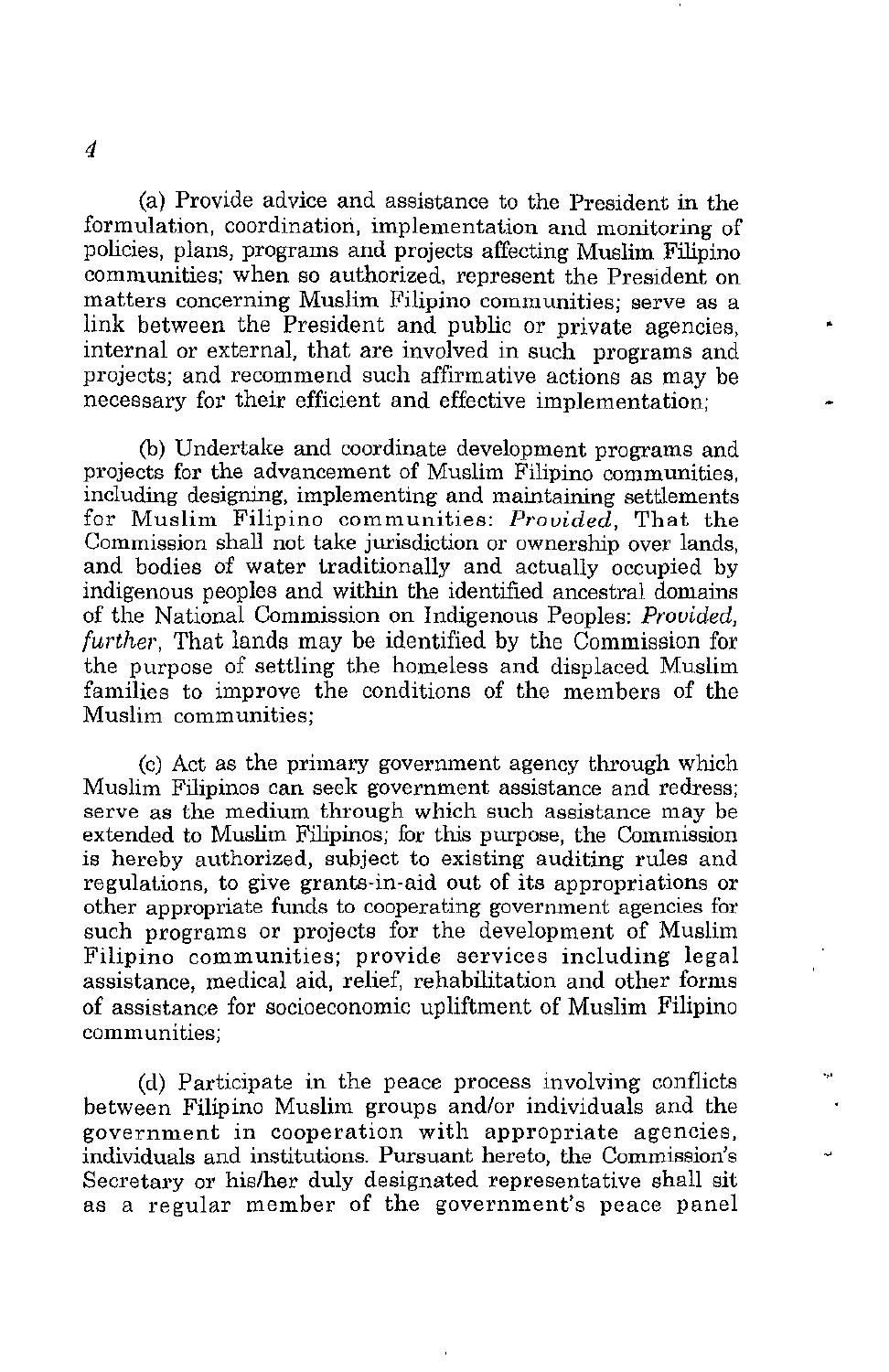negotiating peace with the Muslim Filipino groups or **individuals;** 

(e) Enter, subject to existing laws, pohcies and guidelmes, **into contracts, agreements or arrangements with government**  or private agencies/entities as may be necessary to attam the objectives of the Commission;

(f) In accordance with existing laws, *rules* and *regulations* and subject to guidelines provided by the Office of the President, promote and enhance the development of domestic trade and commerce among the members of the Muslim Filipino communities; promote or facilitate the establishment by members of the Muslim Filipino communities joint venture and investments in cooperation or coordination with existing public enterprises, corporations or private entities; initiate and/ **or organize, in accordance with pertinent laws, rules and**  regulations, enterprises based on the principles of Islamic business and finance for the benefit and welfare of the Mushm **Filipino communities;** 

(g) Recommend to the Department of Budget and Management (DBM) the proposed expenditure for the development of all Muslim Filipino communities;

(h) Promote and develop the Philippine Halal Industry and accredit halal-certifying entities/bodies for the utmost benefit of Muslim Filipinos and in partnership or cooperation with appropriate agencies, individuals and institutions here and abroad;

(i) Develop CrIteria for allocating additional resources for education, economic and cultural development programs;

G) Monitor and evaluate the performance of all existmg policies and development programs of the government that seek to strengthen and uplift the socioeconomic conditions of Muslim Filipinos and identify areas that need government intervention and support;

(k) Acquire, lease or own property or assets m whatever form as may be necessary, and sell or otherwise dispose of the same, and serve as the custodian or administrator of such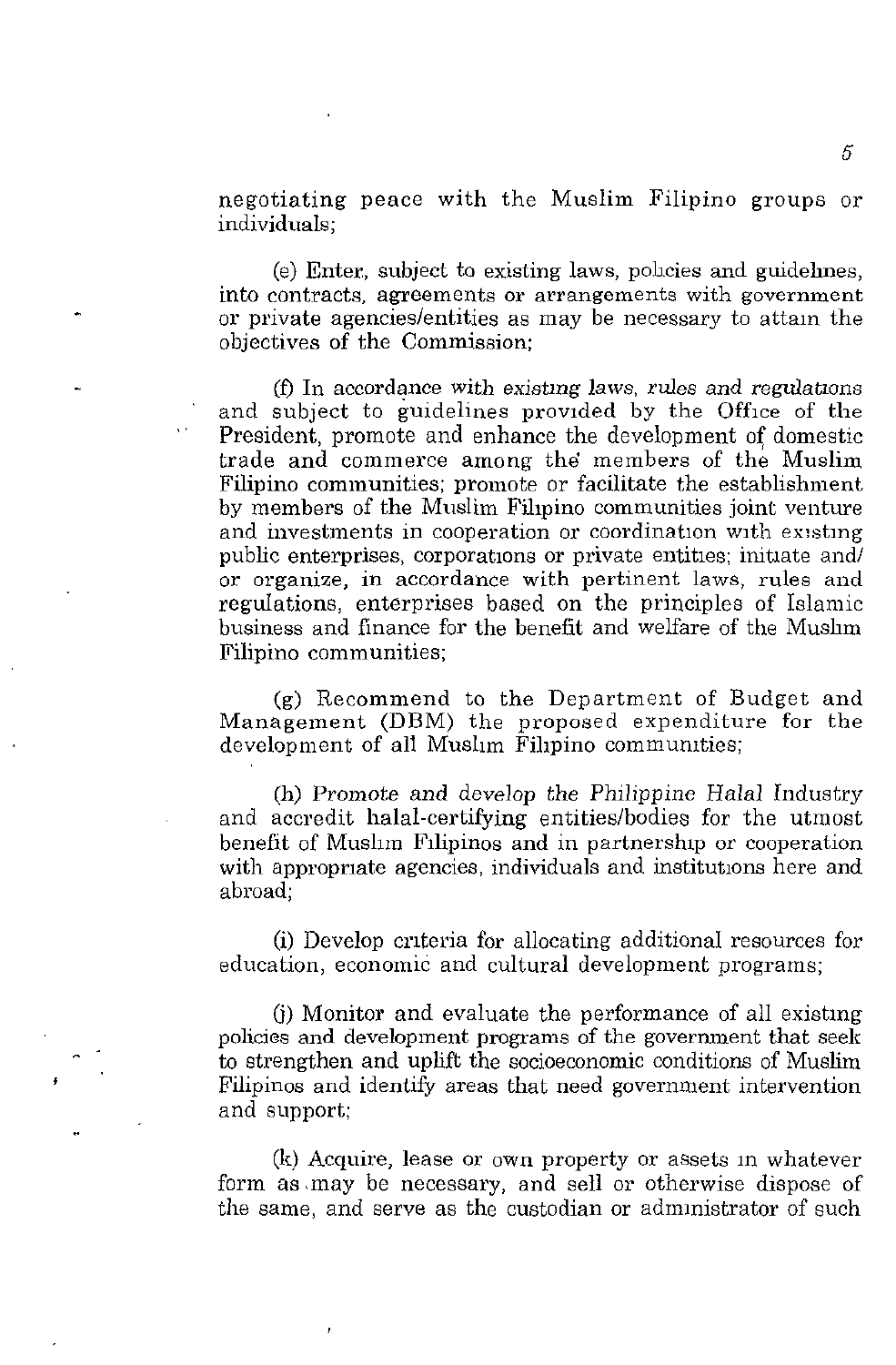lands or areas and other properties or assets the President may reserve for the benefit of Muslim Filipino communities;

(I) Solicit and accept grants, donations and gifts, in cash or in kind, m whatever source, in coordination with the appropriate agency for the benefit of the Muslim Filipinos, and administer the same in accordance with the terms thereof, or in the absence of any condition, in such manner consistent with the interest of Muslim Filipinos as well as existing laws:

(m) Undertake studies, establish and maintam ethnographic research centers and museums on the cultures and institutions of Muslim Filipinos for policy formulation and program implementation and for the purpose of preserving their historical heritage;

(n) Certify, whenever appropriate, membership of persons in Muslim Filipino communities for purposes of establishing qualifications for specific requirements of government and private agencies or for benefits as may be provided by law;

. (0) Provide legal and technical services for the survey, adjudication, titling, and development of Muslim Filipino ancestral lands and settlements proclaimed by the government for the Muslim Filipinos;

(p) Assist the National Statistics Office (NSO) in conducting census on the actual population of Muslim Filipinos in the country;

 $(q)$  Administer all programs, projects and activities, formulate the necessary rules and regulations, and coordinate with pertinent offices to ensure the success of the annual Hajj (pilgrimage) to Mecca, Kingdom of Saudi Arabia;

(r) Promote the development of a Hajj Assistance Fund that shall be created from contributions of Muslim Filipinos and other donors which shall be used to support the financial needs of deserving Muslim Filipinos intending to participate in the annual  $Hajj$ ;

(s) Administer and hold in trust *awqaf* (endowment) properties andlor *awqaf* institutions, and receive by way of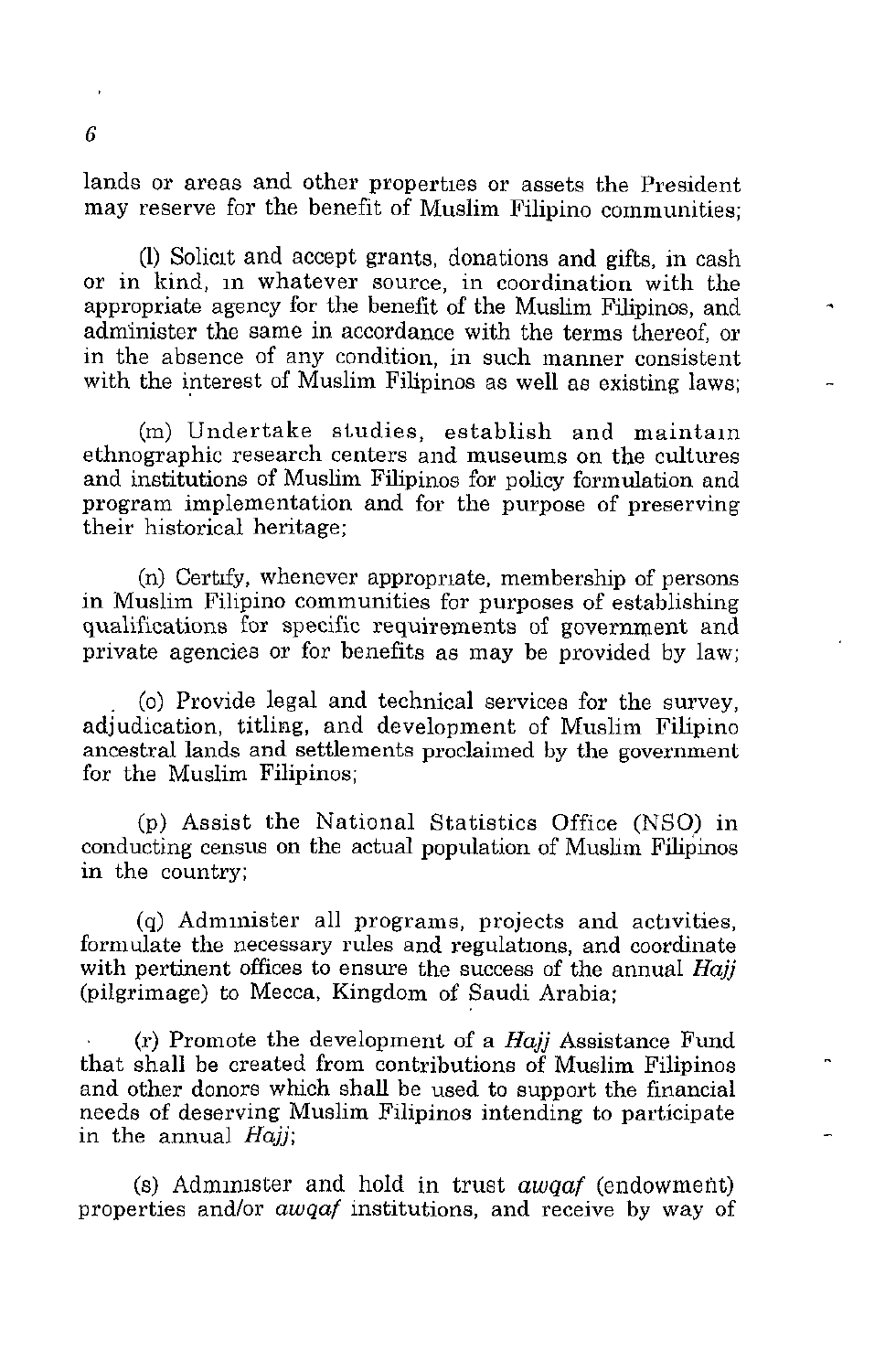grant, donations or gifts, *awqaf* investments in accordance with **the principles of Islamic investments and fiaance;** 

(t) Prescribe rules and regulations for the establishment of *awqaf* institutions, admmistration of *awqaf* assets, and settlement of disputes among *awqaf* beneficiaries pursuant to the general principles of *Shari'ah* (Islamic Law);

(u) Formulate and adopt continuing programs and activities to strengthen *Madaris* (plural of *Madrasah)* schools; Islamic Studies, and *Shari'ah* and Islamic jurisprudence, in coordination with appropriate agencies of the government;

**(v) Promote and supervise, in coordination wlth**  appropriate agencies of the government, the implementation of the *Madrasah* education system throughout the country except in the Autonomous Region m Muslim Mindanao (ARMM) where the system shall be implemented and supervised by the Department of Education-ARMM; and provide assistance in the expeditious accreditation of *Madrasah* educational institutions with the appropriate agencies of the government;

(w) Ensure that the curriculum of the *Madrasah*  education system shall conform WIth the basic curriculum of the national formal education system which, along with teachings on Arabic Language, Islamic Studies, and Filipino and Islamic Values shall include, among others, the subjects on Filipino and English Grammar and Usage, Phihppme History and Geography, Science and Technology, Mathematics, Physical Education and Sports Development, and Vocational Education to secure the local and international competitiveness of Muslim Filipino graduates from the *Madrasah* educational **institutions;** 

(x) Develop critena for the grant of local and foreign scholarships and the selection of deserving students and teachers of *Madrasah* and other educational institutions;

(y) Provide and/or facIlitate access to local and foreign scholarships to deserving Muslim Filipinos in coordination with formal educational institutions here and abroad;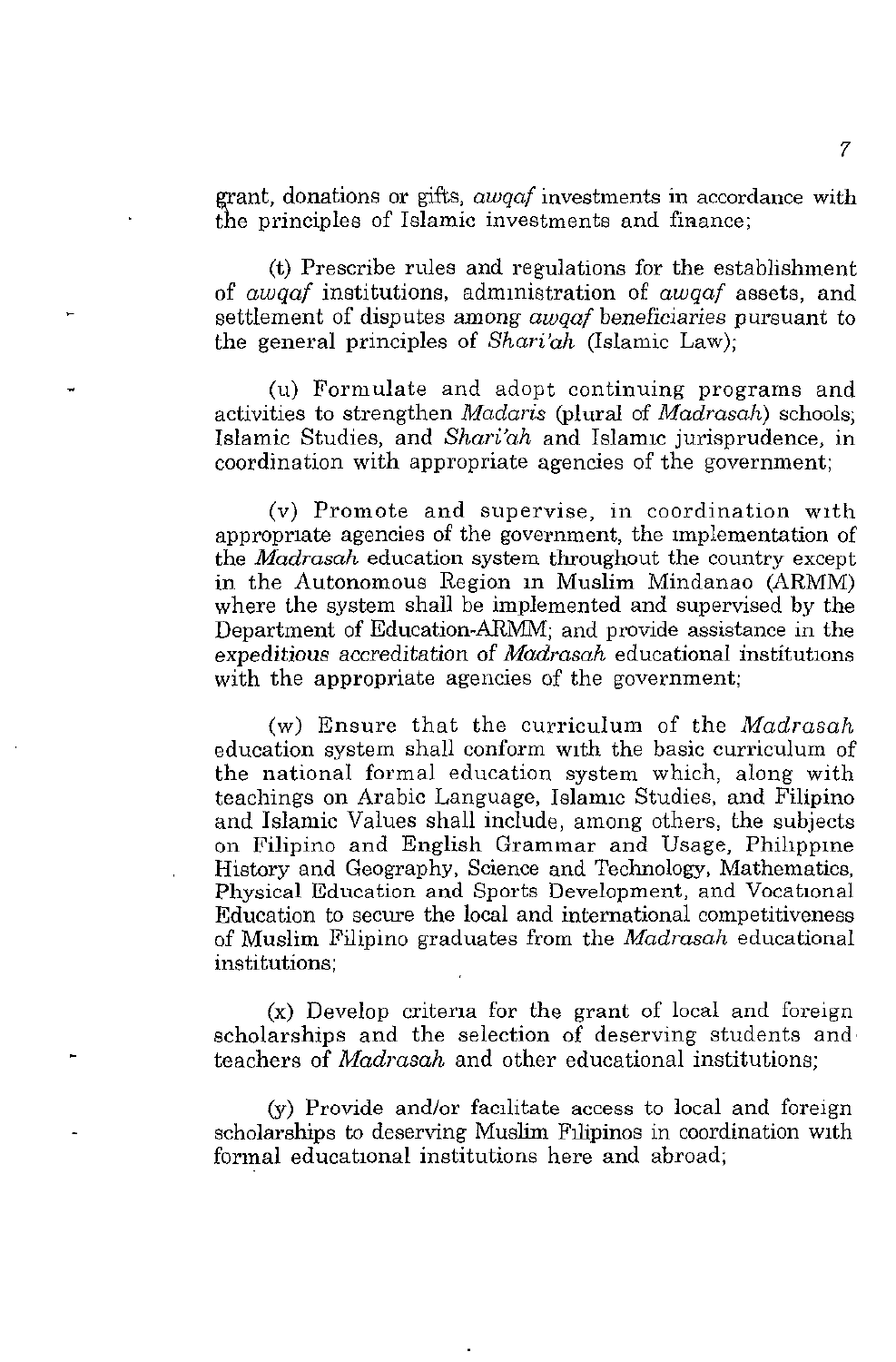(z) Ensure the continuous. transfer of technology to Muslim Filipino communities to uplift the quality of life of **Muslim Filipinos;** 

(aa) Promulgate such rules and regulations and exercise such powers and functions as may be necessary to carry out the purposes and objectives outlined in this Act; and

(bb) Perform such other functions as may be necessary **for its effective operations and continued enhancement as a**  government entity.

SEC. 9. *Administrative Supervision and Control.* - The administrative supervision and control over the personnel, except the Commissioners, and the properties of the Commission shall be vested in the Secretary. Except for presidential appointees, the appointment of and imposition of disciplinary measures on the same personnel shall likewise be vested in the Secretary who shall accomplish the same in consultation with the Commissioners, except that when the **administrative charge entails, considering the circumstances**  alleged in the complaint, the penalty of dismissal from the service, the decision thereon shall be by the majority of all the members of the Commission. The Secretary shall exercise **administrative supervision over the Commissioners. The**  Commissioners shall assist the Secretary in the performance of his/her functions, who may assign or delegate specific, substantive or administrative responsibilities to any of them.

SEC. 10. *Organizational Structure.* – The Commission shall be composed of the offices of the Secretary, the Commissioners, the Executive Director and the Deputy Executive Director and their immediate staff, the Bureaus, Services, Regional Offices, Field Offices and Sub-offices.

SEC. **11.** *Bureaus.* - The Bureaus of the Commission shall consist of the Bureau of Muslim Economic Affairs, Bureau of Muslim Cultural Affairs, Bureau of Muslim Settlement, Bureau of External Relations, Bureau of Pilgrimage' and Endowment, Bureau of Peace and Conflict Resolution, and the Bureau of Legal Affairs. Each of these Bureaus shall be headed by a Director who shall hold the same rank, salary, and privileges of a Staff Bureau Director.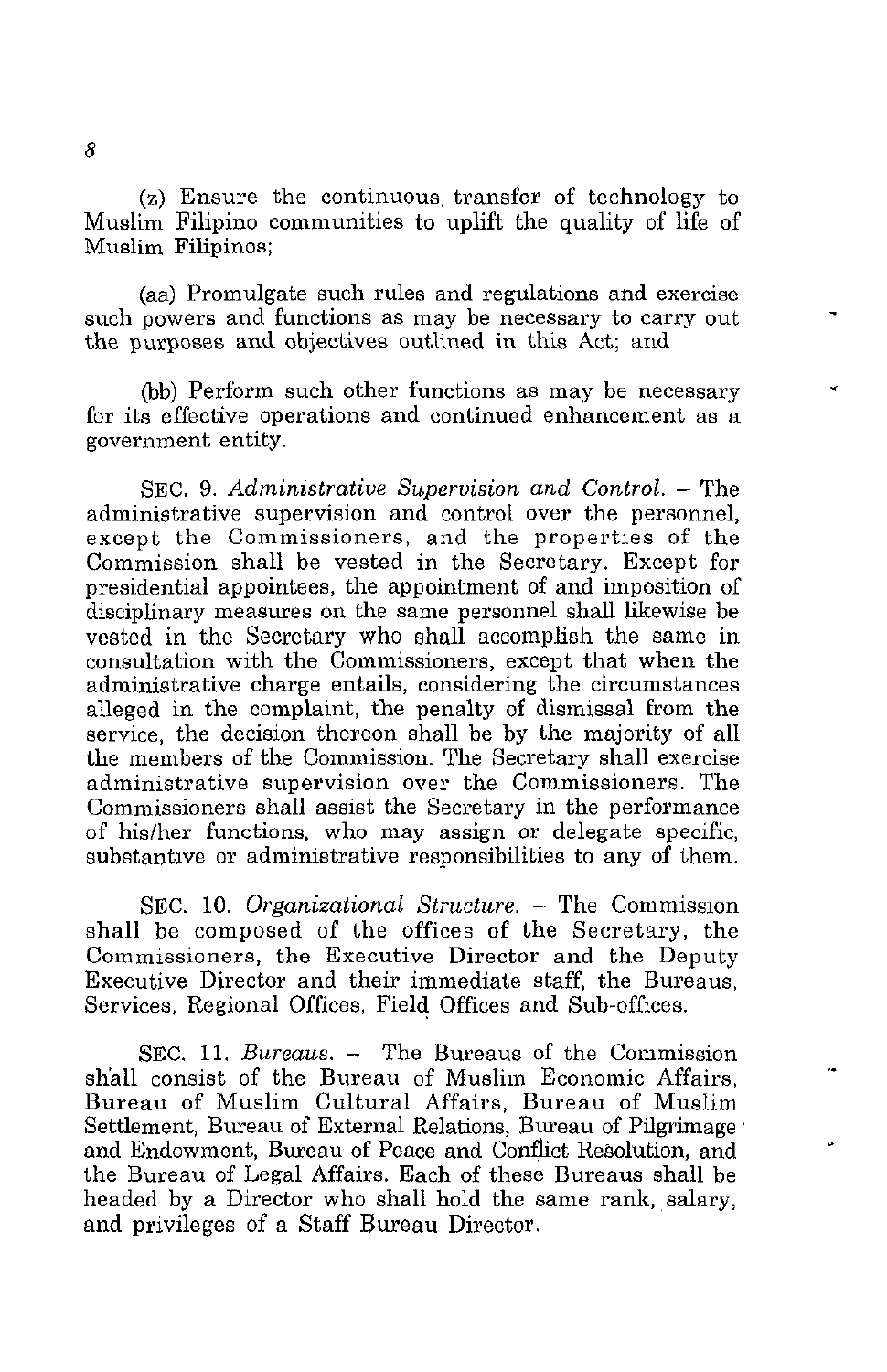The Bureau Director shall be appointed by the President **from among the names or nominees submitted by the Commission to the President.** 

(a) Bureau of Muslim Economic Mfairs. - This Bureau shall promote and develop economic livelihood programs and projects through the extension of loans, entrepreneurship, trade and marketing assistance to the members of Muslim Filipino communities. It shall also be responsible for the promotion and **development of cooperative endeavors among Muslim Filipinos**  in coordination with the Cooperative Development Authority (CDA). **It** shall likewise promote and implement manpower training and community self-help projects for the economic development of Muslim Filipinos.

(b) Bureau of Mushm Cultural Affairs. - This Bureau . shall be responsible for the conduct of research and studies on the cultural development of Muslim Filipino communities which would serve as the basis for policy and plans formulation, and program and project implementation.

It shall formulate and implement an education program especially designed to improve the literacy level of Muslim Filipinos, including their study of the Arabic language, Islamic heritage, and maintain a central library, museum and audio-visual center to serve as repositories of information on the Muslim Filipino peoples.

It shall be responsible for the *Madrasah* institutions m the country wherein it will assist and facilitate the applications **for registration and accreditation with the Department of**  Education (DepED). It shall also oversee the conduct of the Annual *Quot'an* Reading Competition.

(c) Bureau of Muslim Settlement. - This Bureau shall be responsible for the promotion and development of Muslim **Filipino settlements in coordination with concerned agencies**  of the government.

(d) Bureau of External Relations, This Bureau shall be responsible in forging linkages among Muslim Filipino communities and organizations within and outside the country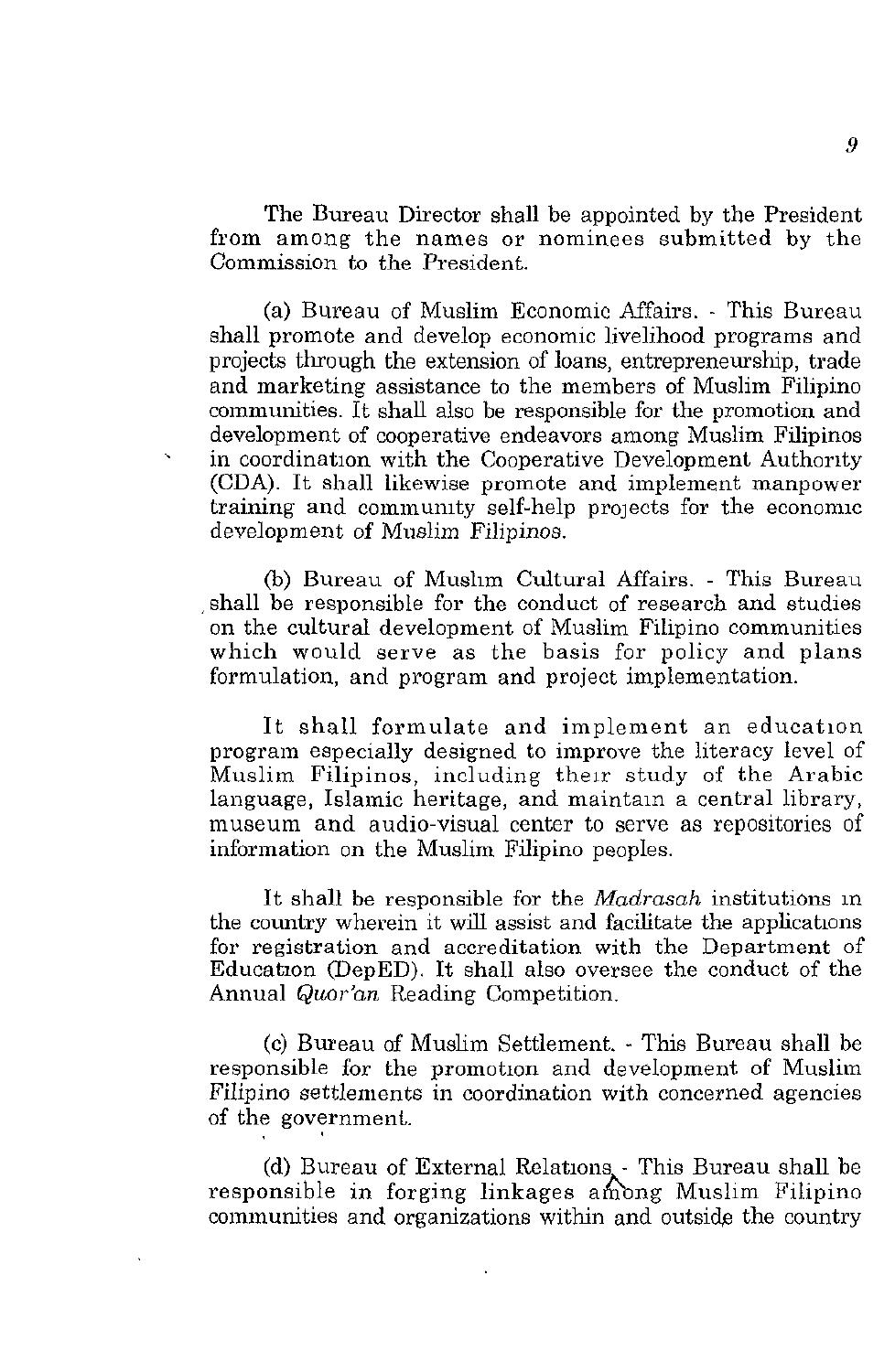including print, broadcast and electronic communications. The Bureau shall also serve as the public information arm of the Commission and assist m fulfilling information dissemination on issues affecting Muslim Filipinos. It is tasked to carry-out **sound dissemination practices and may use the services of**  other agencies to help achieve an informed judgment on issues.

(e) Bureau of Pilgrimage and Endowment. - This Bureau shall be primarily responsible for the administration of the annual Muslim pilgrimage to Mecca, Kingdom of Saudi Arabia; and the formulation and implementation of programs, projects and activities for the efficient and effective administration and supervision of the conduct of pilgrimage activities: *Provided,*  That the supervision accorded the Bureau under this section shall not include control.

Pursuant to the above responsibilities, the Bureau shall formulate the necessary guidelines to ensure the timely processing of the pilgrim's travel documents and the equitable and reasonable collection of fees. Such collection shall be limited to *mutawiff* and passporting and/or processing fees only. Collected fees shall be deposited in a special trust fund which shall be established by the Commission, the expenses from which shall be subject to existing auditing laws, rules and regulations.

The pilgrims shall be accorded free choice of travel agencies and airlines or other means of transportation to and from the site of pilgrimage: *Provided,* That pilgrims comply with the prescribed arrival and departure schedule fixed by the Ministry of *Hajj* of the Kingdom of Saudi Arabia: *Provided, further,* That all pilgrims shall be legitimate holders of roundtrip tickets to and from the Kingdom of Saudi Arabia: *Provided, furthermore,* That the pilgrims shall be free to choose on where to purchase or acquire other logistics, materials and supplies for the pilgrimage.

In no instance shall the pilgrims be forced to purchase such logistics, materials and supplies from the Commission or ·its authorized agents or representatives.

The Bureau shall also accredit qualified and deserving sheikhs. It shall also formulate, subject to the approval of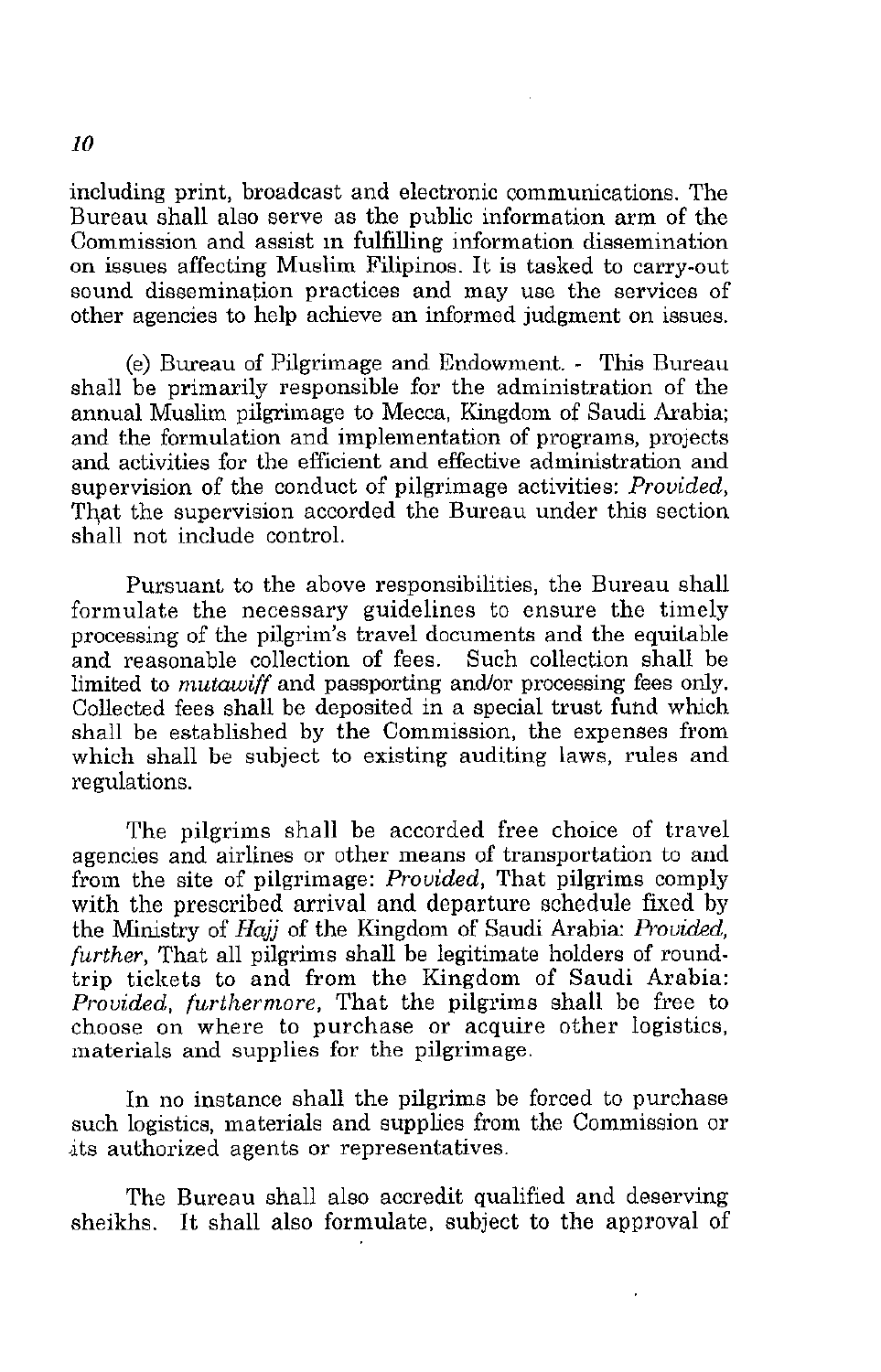the Commission, the timetable of annual *Hajj* activities which **must be posted in all areas accessible to Muslim Filipinos.** 

The Bureau shall likewise be responsible for the **administration of** *awqaf* **properties and institutions, and the**  conduct of research and studies for the establishment and **maintenance of** *Hajj* **towns, Islamlc centers and** *awqaf* **projects.** 

(f) Bureau of Peace and Conflict Resolution. - This Bureau shall primarily be responsible for the conduct of peace and settlement of conflict among Muslim Flbpinos and shall likewise participate in the national peace process efforts, particularly for Muslim Mindanao. It is aimed to prevent, de-escalate and find solution to conflicts by peaceful **means.** 

(g) Bureau of Legal Affairs. - The Legal Affairs Bureau shall be responsible for providing Muslim Filipinos with legal education and assistance in case of litigation involving their **persons or interests; act as the legal counsel of the Commission; and investigate cases involving its personnel and**  submit appropriate recommendations pertaining thereto. The Bureau shall also investigate valid complaints brought before the Commission.

SEC. 12. *Services.* - The Services of the Commission shall consist of tbe Administrative Service, Finance and Management Service and Planning Service, each of which shall be headed by a Staff Director with the same rank, salary, and privileges of an Assistant Staff Bureau Director.

(a) Administrative Service. - This Service shall be responsible for providing the Commission with efficient and effective staff services relating to personnel, information, records, supplies, equipment, collection, disbursement, security and custodial work.

(b) Finance and Management Service. - This Service shall be responsible for providing the Commission with efficient and effective staff advice and assistance on budgetary, financial and management matters.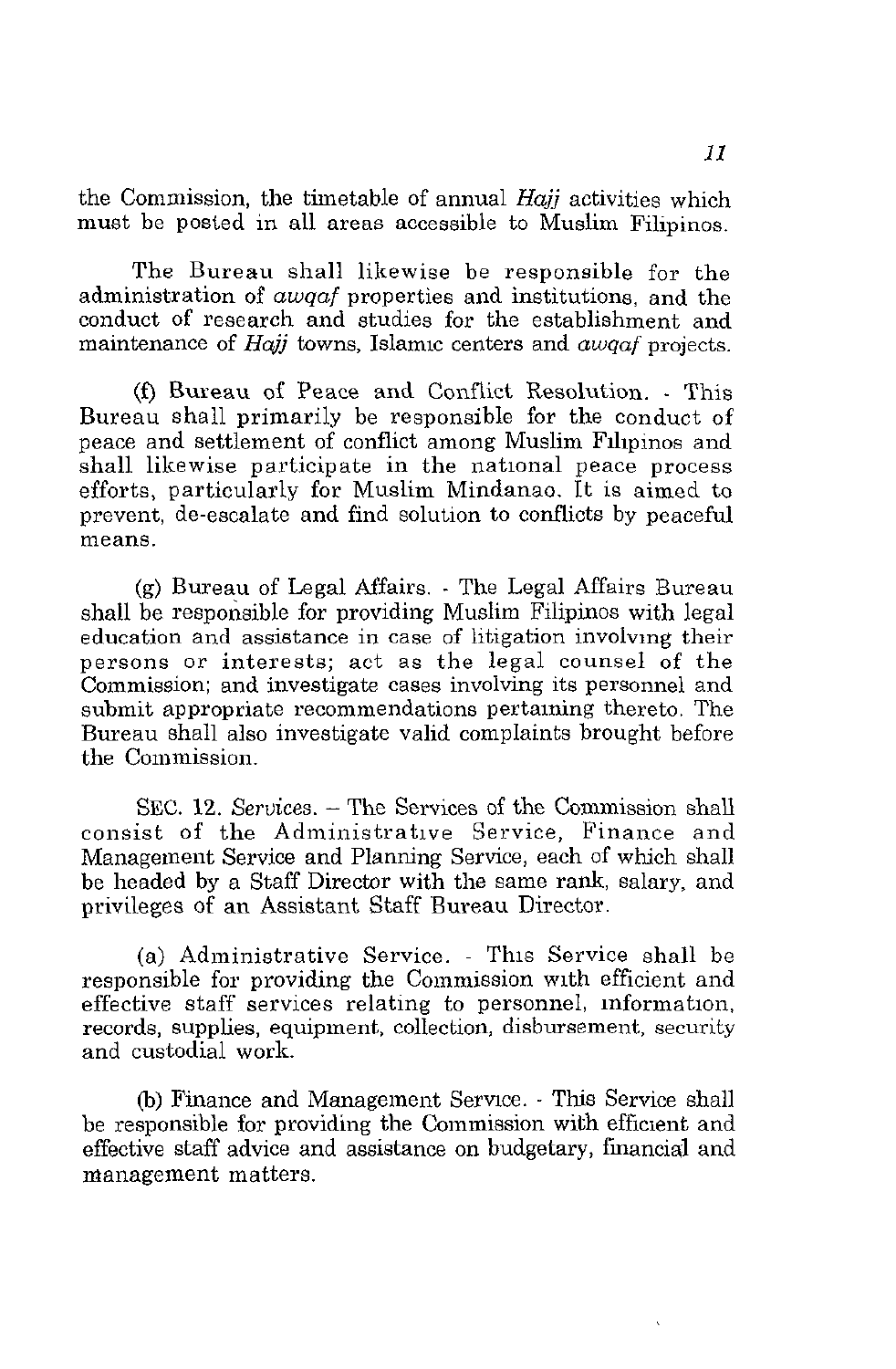(c) Planning Service. - Th,s Service shall be responsible for providing the Commission with efficient and effective staff services relating to planning, monitoring, and evaluation of **programs and projects.** 

SEC. 13. *Regional Offices, Field Offices, Sub-Offices. -* The Commission is hereby authorized to establish, operate, and maintain Regional Offices in such appropriate administrative regions of the country, each of which shall be headed by a Regional Director.

A Regional Office shall have, within its admmistrative **region, the following functions:** 

(a) Implement laws, rules, regulations, policies, programs, and projects of the Commission;

(b) Establish regional and provincial  $Hai$  coordinating **and monitoring units;** 

(c) Provide efficient and effective service to Muslim **Filipinos;** 

(d) Coordinate with regional offices and agencies of the **Executive Department;** 

(e) Coordinate with local government units; and

(I) Perform such other functions as may be provided by law.

**The Commission is likewise authorized to establish, operate, maintain, and determine the functions of field offices**  and sub-offices, whenever necessary, appropriate and feasible.

SEC. 14. *The Secretariat.* - The Commission shall organize a Secretariat that shall assist the Secretary in the performance of his/her functions and shall serve as the technical arm of the Commission. It shall be headed by an Executive Director who shall be appointed by the President. The Executive Director shall execute the policies and programs of the Commission and shall be responsible for the efficient and effective day-to-day management of the operations of the Commission.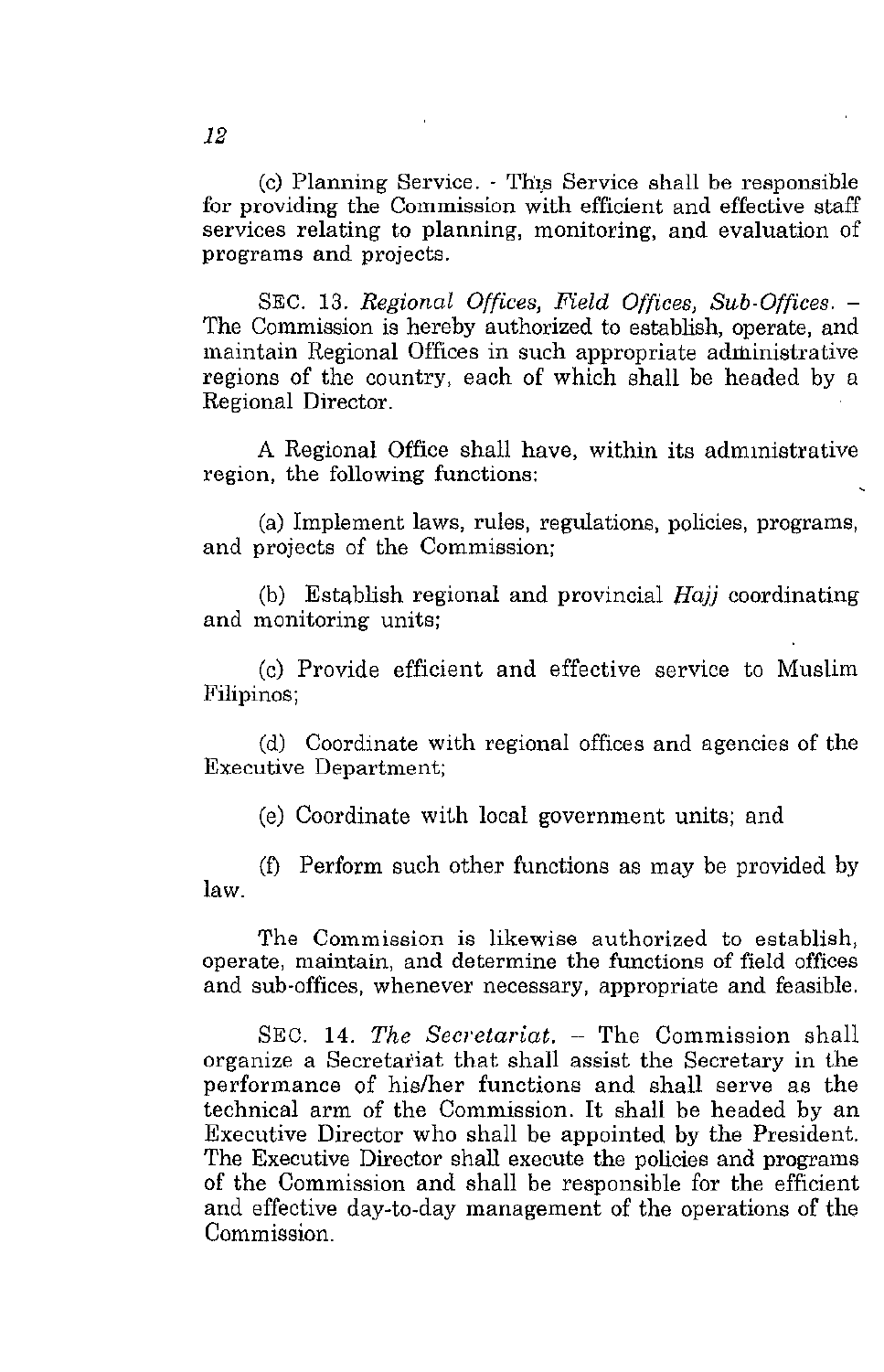The Executive Director shall recommend to the Secretary, for approval of the Commission, the budget of the Secretariat, **its staffing pattern, position classification and compensation scheme, and the appointment of its personnel subject to**  existing laws, rules and regulations.

The Executive Director shall be appointed by the President and shall enjoy security of tenure and may only be removed **for cause in accordance with law.** 

SEC. 15. Hajj Attaché.  $-$  The President shall appoint a Hajj Attache from among the three (3) recommendees of the Commission within fifteen  $(15)$  days from the submission of such recommendees by the Commission. The Hajj Attaché shall coordinate with the Ministry of  $Haij$  of the Kingdom of Saudi Arabia on all matters pertaining to the conduct of the annual Hajj. He/She shall be an academic degree holder and must be able to write and speak fluently the Arabic language. HelShe shall hold office in the Kingdom of Saudi Arabia and shall enjoy the same rank, salary, and privileges as those of attachés of the national government.

SEC. 16. Amirul Hajj.  $-$  The President shall appoint the Secretary of the Commission as the  $Amirul Haji$  who shall serve as the representative of the President and as the head of the Muslim Filipino pilgrims who will attend the annual Haii.

SEC. 17. Change of Pilgrim's Name. - The Commission shall authenticate the certification which is issued by the  $Haii$ Attaché and the Ministry of Hajj of the Kingdom of Saudi Arabia and which provides a Muslim name to a pilgrim. The authentication issued by the Commission, which shall contain both the pilgrim's registered name in the Philippine Civil Registry and hislher newlY-Issued Muslim name, shall then be legally recognized by the national government as valid for all intents and purposes.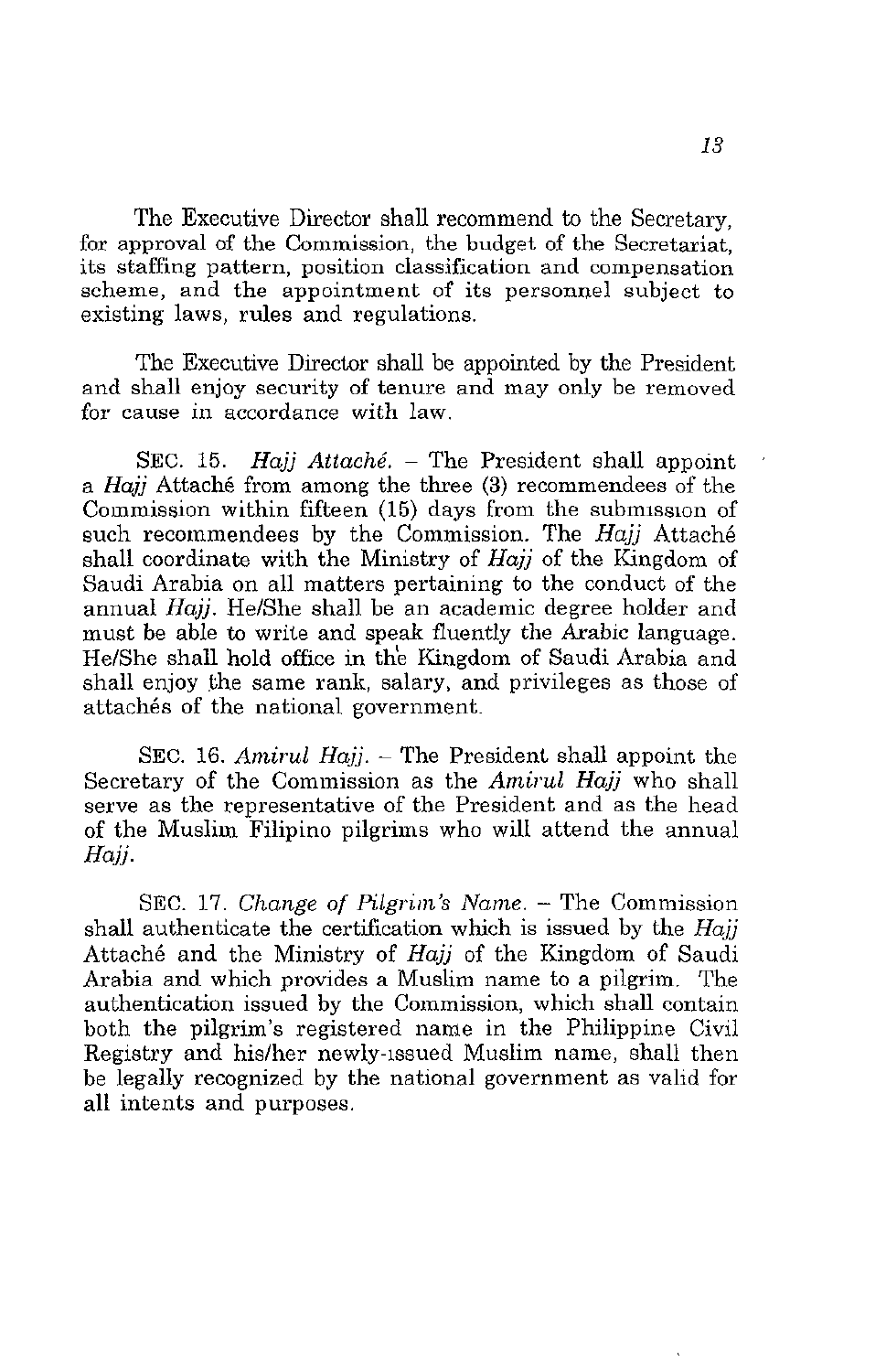## **ARTICLE III**

#### ApPROPRIATIONS, MANAGEMENT AND ADMINISTRATION

SEC. 18. *Appropriations.* – The amount necessary for the initial implementation of this Act shall be charged against the current year's appropriations of the OMA. However, to carryout the additional functions and powers of the Commission as provided in this Act, an additional amount of One hundred million pesos (PhplOO,OOO,OOO.OO) is hereby appropriated. Thereafter, such sums as may be needed for the continued implementation of this Act shall be included in the annual General Appropriations Act.

SEC. 19. *Record of Transaction.* - The Commission shall keep proper accounts and records of all its transactions and affairs, and ehall exert all efforts to ensure that all payments made out of its moneys are correctly made and properly authorized, and that adequate control is maintained over the assets of, or in the custody of the Commission and the expenditures it may incur. The Commission shall be subject to audit by the Commission on Audit.

SEC. 20. *Civil Service Law Coverage for Employees. -* The hiring, appointment, employment, promotion, disciplinary control, separation, and other terms and conditions of the service of all employees of the Commission and such other matters affecting its employees shall be consistent with the provisions of the CiVIl Service Law and the Civil Service **Commission's rules and regulations.** 

SEC. 21. *Government Service Insurance System (GSIS) Coverage for Employees.* - All employees of the Commission shall be deemed members of the GSIS and shall enjoy all the benefits of said System.

SEC. 22. *Transitory Provisions.* - The OMA is deemed abolished upon the creation of the Commission. All the powers, functions, assets, liabilities, capital, accounts, contracts, equipment, and facilities of the OMA which are owned by the government, shall be transferred to the Commission.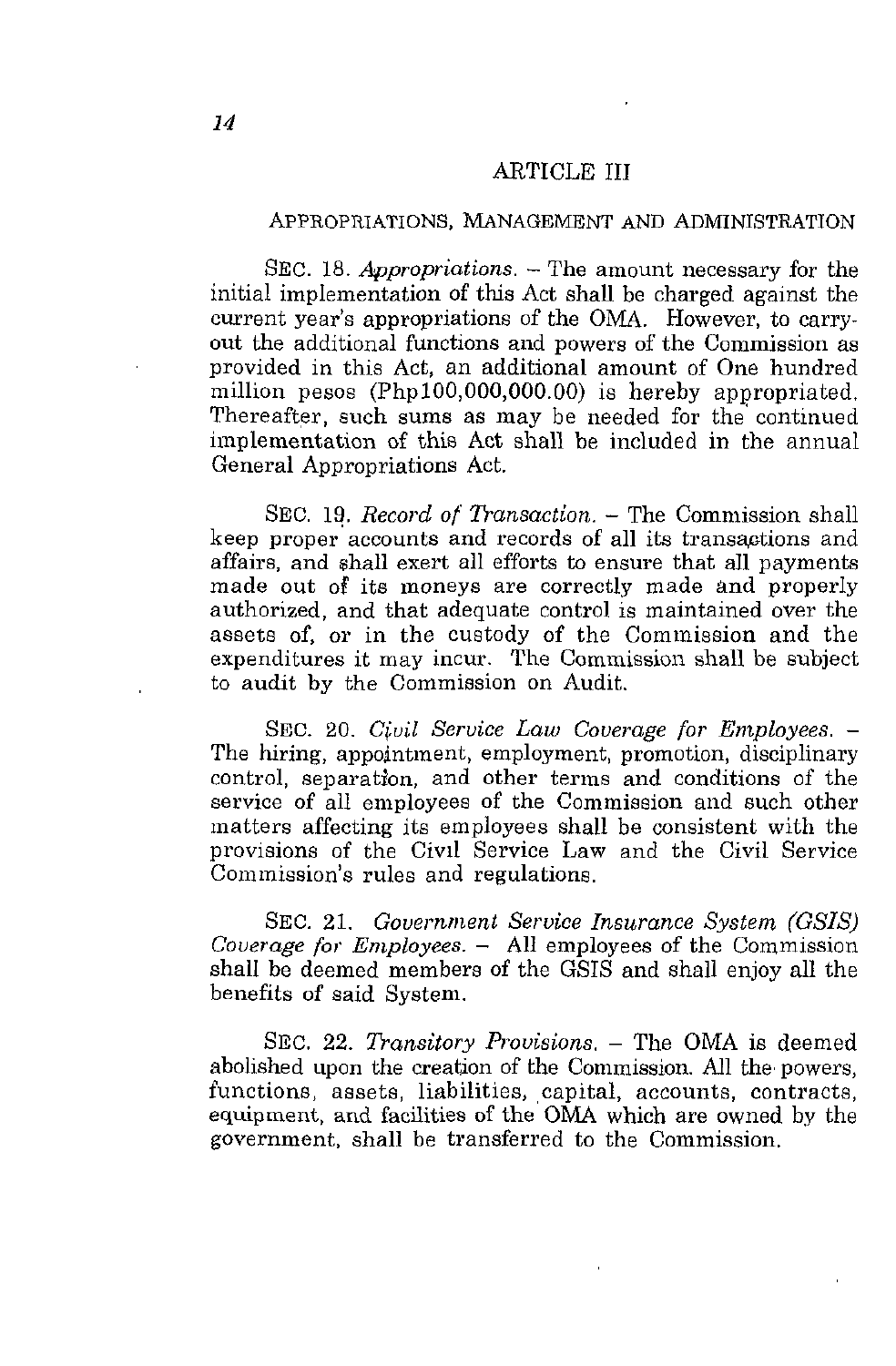During the transition period, which begins upon approval of this Act, the President may appoint the incumbent Executive Director of the OMA as Acting Secretary of the Commission until the regular Secretary of the Commission shall have been appointed.

All regular or permanent employees of the OMA shall be absorbed or transferred to the Commission: *Provided,* That they possess the necessary qualifications, and shall not suffer **any loss of seniority or rank or decrease in emoluments.** 

No officer or employee in the career service shall be **removed except for a valid cause and after due notice and**  hearing. A valid cause for removal exists when, pursuant to a *bona fide* reorganization, a position has been abolished or rendered redundant or there is a need to merge, divide or **consolidate positions in order to meet the exigencies of the**  service, or other lawful causes allowed by the Civil Service Law.

Employees separated andlor phased-out from the service as a result of the abolition of the OMA under the provision of this Act shall, within three (3) months from their separation and/or phase-out from the service receive a separation pay in **accordance with existing' laws, rules and regulations. In**  addition, those who are qualified to retire shall be allowed to retire and be entitled to all benefits provided under existing retirement laws. The fund of the Commission may be used to fund this purpose.

Employees separated and/or retired from the Commission shall not be eligible for reappointment to or employment in the Commission whether on a permanent, temporary, casual or contractual status within a period of three (3) years after separation or retirement.

The Secretary shall recommend to the Commission a work program that shall include the organizational plan and **structure, staffIng pattern and compensation plan, budget,**  programs, projects and activities of the Commission WIthin ninety (90) days from the approval of this Act. Said work program shall be implemented by the Secretary WIthin thirty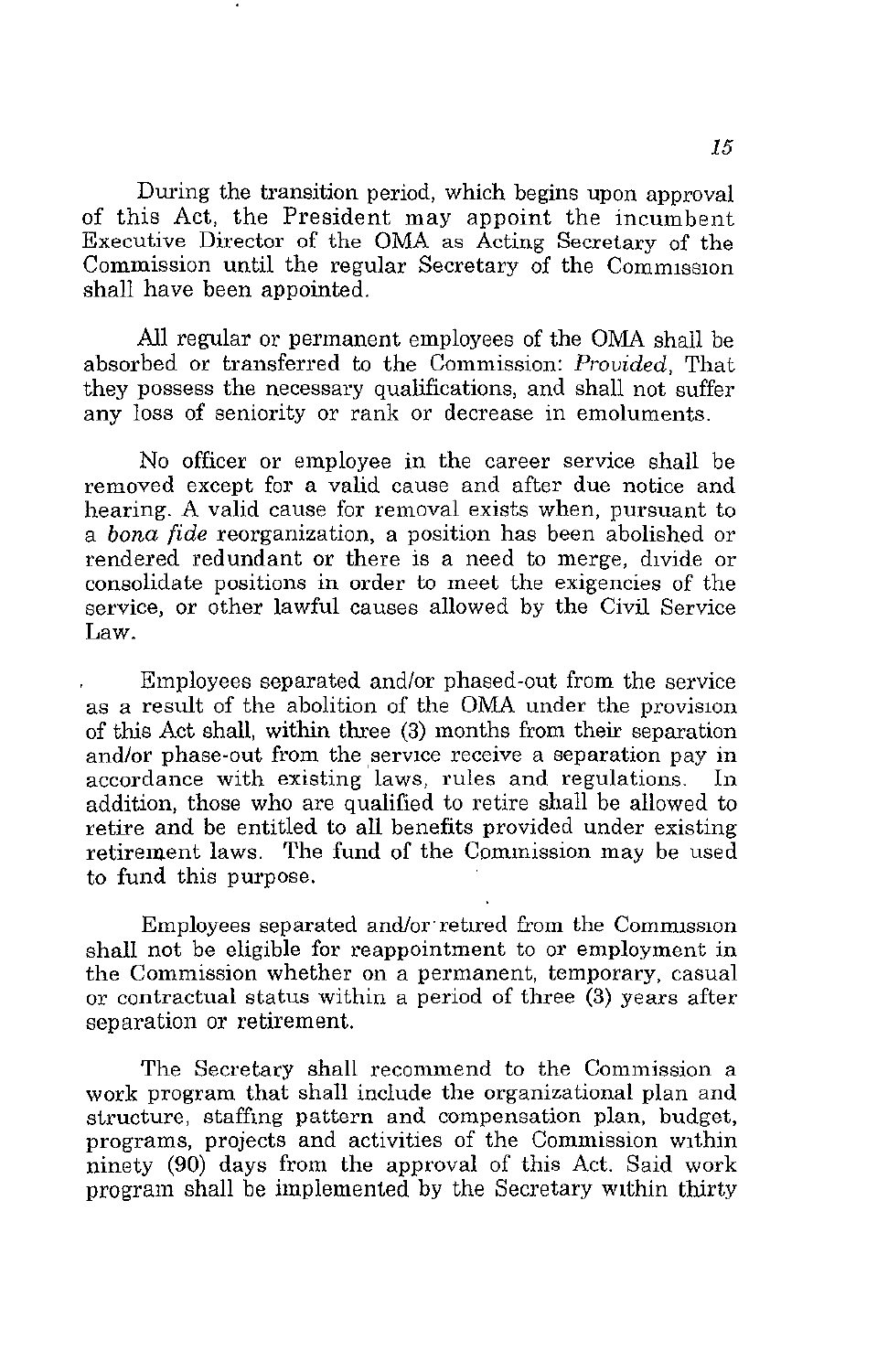(30) days after its approval by the Commission and the President.

SEC. 23. *Periodic Performance Evaluation.* - The Secretary is hereby required to formulate and enforce a system of measuring and evaluating periodically and objectively the performance of the Commission and submit the same annually to the President and to the Congress of the Philippines.

SEC. 24. *Implementing Rules and Regulations.* - The National Commission on Muslim Filipinos (N.CMF) and the Department of Budget and Management shall issue the implementing rules and regulations ninety (90) days after the effectivity of this Act.

SEC. 25. *Separability Clause.* - If for any reason, any **section or provision of this Act is declared unconstitutional or**  invalid, the other sections or provisions hereof which are not affected thereby shall continue to be in full force' and effect.

SEC. 26. *Repealing Clause.* - Executive Order No. 122- A, as amended by Executive Order No. 295 is hereby repealed. **All other acts, decrees, instructions, rules and regulations or**  parts thereof mconsistent with the provisions of this Act are also hereby repealed or modified accordingly.

SEC. 27. *Effectivity Clause*. - This Act shall take effect fifteen  $(15)$  days after its publication in two  $(2)$  national **l1eWdpapers of general circulation.** 

Approved PRIOSIPERO C. NOGRALES -*Speaker oj the House q/,Representatives* 

resident of the Sena

16